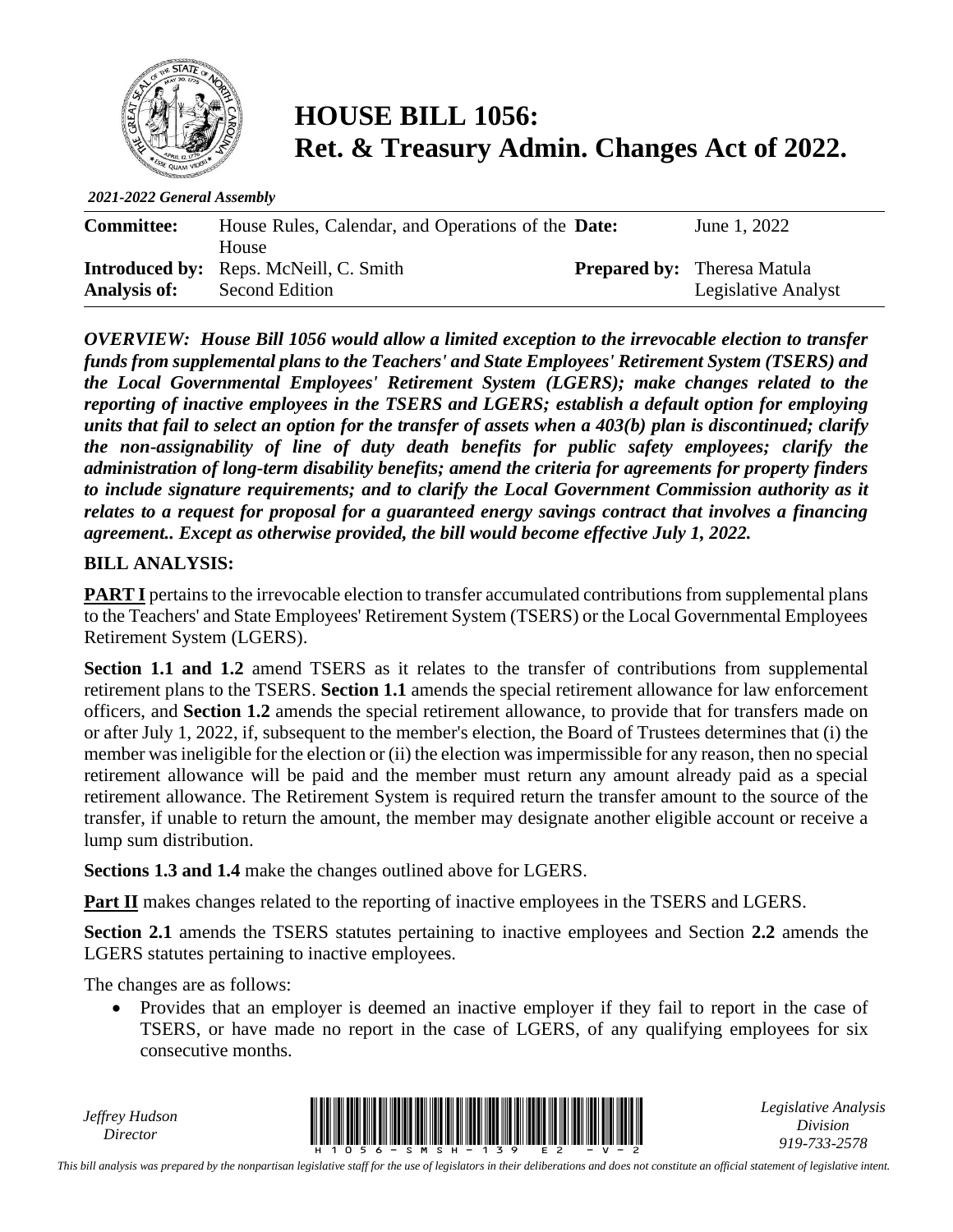## **House Bill 1056**

*Page 2*

- Requires the Retirement Systems Division to notify all employers who were reported to the Board as inactive employers not later than May 15 each year. Allows an employer reported as inactive to apply to extend inactive status for up to one year by submitting, on or before June 30 of that year, satisfactory evidence of the employer's intention to hire an employee in a position qualifying for membership service.
- Requires the Board to determine whether to grant any applications to extend the period of an employer's inactive status not later than July 31 each year.
- On October 1, an employer on the most recent report of inactive employers that has not resumed reporting eligible employees and has not had inactive status extended, must cease participation in the in the System with a complete withdrawal of October 1.

This Part becomes effective December 31, 2022.

**PART III** establishes a default option for employing units that fail to select an option for the transfer of assets when a 403(b) plan is discontinued.

**Section 3.1** amends the law for local boards of education, and **Section 3.2** amends the law for local boards of trustees for community colleges, that offer section 403(b) retirement annuities and/or mutual funds to their employees. The section provides that if the Department of State Treasurer and the Supplemental Retirement Board of Trustees elect to discontinue offering the NC Public School Teachers' and Professional Educators' Investment Plan, local boards that continue their 403(b) plan must designate another investment provider in their 403(b) plan to receive any assets remaining in their 403(b) plan upon the discontinuation. The Department of State Treasurer and the Supplemental Retirement Board of Trustees may transfer the remaining assets on behalf of the local school board to an individual retirement account selected in a vendor solicitation if a board that fails to designate another investment provider.

**PART IV** clarifies the non-assignability of line of duty death benefits for public safety employees.

**Section 4.1** amends the payments and determination statute in the Public Safety Employees' Death Benefits Act to provide that except as otherwise allowed, the State Treasurer is prohibited from paying or distributing a death benefit to any person other than the beneficiary or the beneficiary's parent or legal guardian.

**PART V** clarifies the administration of long-term disability benefits following enactment of S.L. 2007-325.

**Section 5.1** amends long-term disability benefits statutes under the Disability Income Plan. This section provides that notwithstanding any law to the contrary, the provisions of the long-term disability benefits section that were in effect on July 31, 2007, will apply to any beneficiary or participant with at least five years of membership service as of July 31, 2007, and who has not withdrawn contributions for such service from the Retirement System.

**PART VI** amends the criteria for agreements for property finders as it relates to signature requirements.

**Section 6.1** amends the law that outlines the criteria for agreements to locate property between property finders and owners or apparent owners. Agreements are void and unenforceable if they do not meet all of criteria specified in the law. This section adds a requirement that the agreements must be signed by a licensed private investigator authorized to bind the property finder and the signature must be notarized.

Part VII makes changes related to the Local Government Commission (LGC) approval of certain contracts.

**Section 7.1** adds language to specify that the LGC may deny the application of any local school administrative unit or community college that fails to comply with the requirement that prior to issuing a